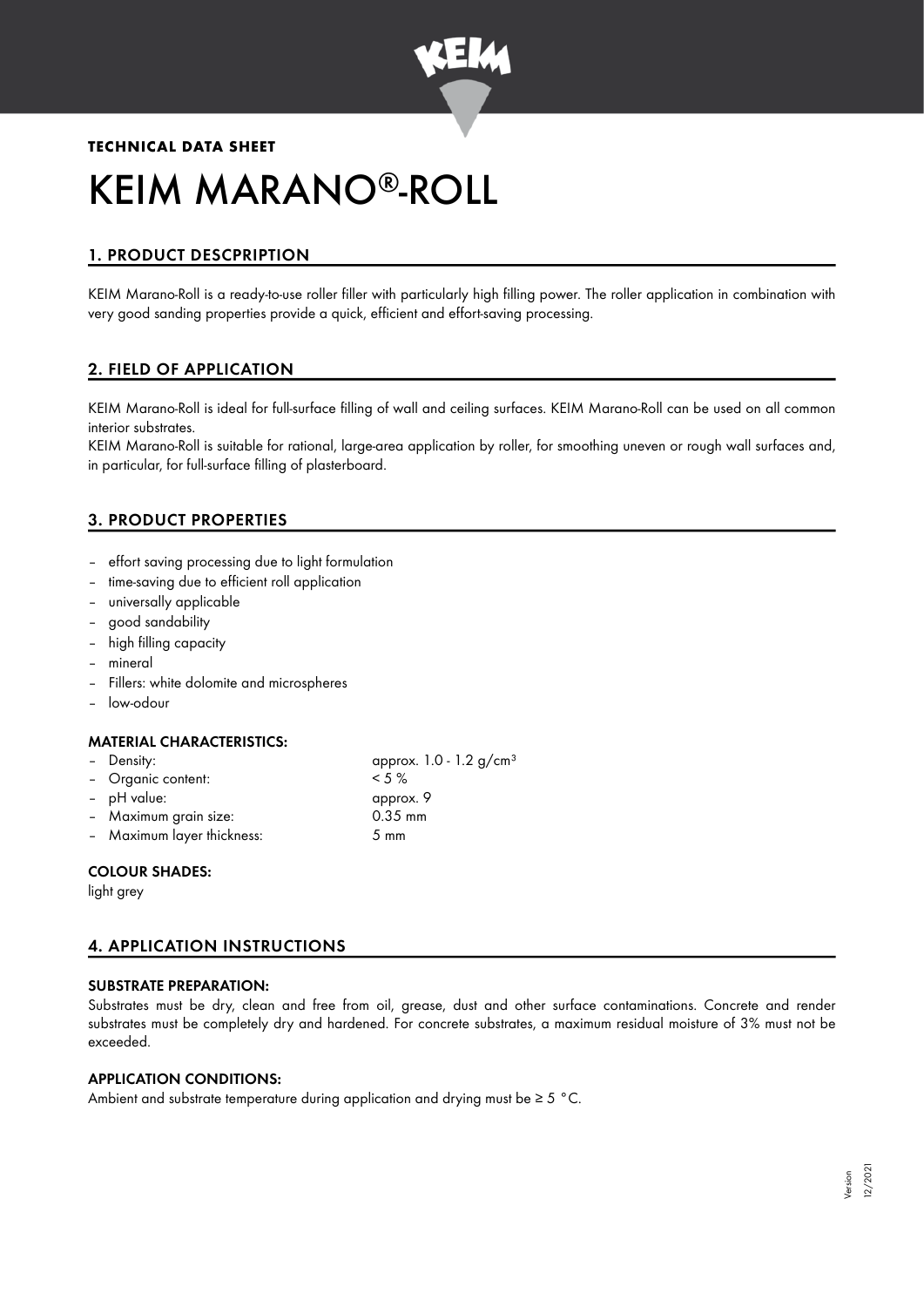## APPLICATION:

The filler is ready to use. Apply material with a suitable rolling tool, the surface formation is carried out immediately afterwards with a trowel, a maximum layer thickness of 5 mm must not be exceeded. Deeper areas must be pre-filled. The recommended rolling tool is the Friess Topfill rolling trowel roller. The dry surface can be sanded with fine sandpaper (min. 120 grit).

## FINISHING:

Note:

We recommend priming with KEIM Soliprim after sanding and thoroughly removing dust from the trowel surface. Processing should be done with a roller and not with a brush.

#### Follow-up coat:

KEIM Marano-Roll can be painted over with all KEIM silicate interior paints.

#### DRYING TIME:

Can be overcoated after 24 hours at the earliest (at 23°C and 50% RH). At higher relative humidity, layer thicknesses and/ or lower temperatures, drying is delayed accordingly.

#### CONSUMPTION:

These material consumption values are guide values for smooth substrates. Exact consumption values must be determined by means of test areas.

## CLEANING OF TOOLS:

Clean immediately with water.

## 5. PACKAGING

| <b>Container content</b> | Unit of measure | Quantity on pallet | Type of container |
|--------------------------|-----------------|--------------------|-------------------|
|                          |                 |                    | bucket            |

## 6. STORAGE

| max. storage time | <b>Storage conditions</b>                            |  |
|-------------------|------------------------------------------------------|--|
| 12 months         | cool<br>frost-free<br>keep container tightly sealed. |  |

## 7. DISPOSAL

For disposal information refer to section 13 of the safety data sheet.

#### EC WASTE CODE:

Waste code: 08 02 99

## 8. SAFETY INSTRUCTIONS

Please, refer to the Material Safety Data Sheet.

GISCODE: GIS code: BSW 20